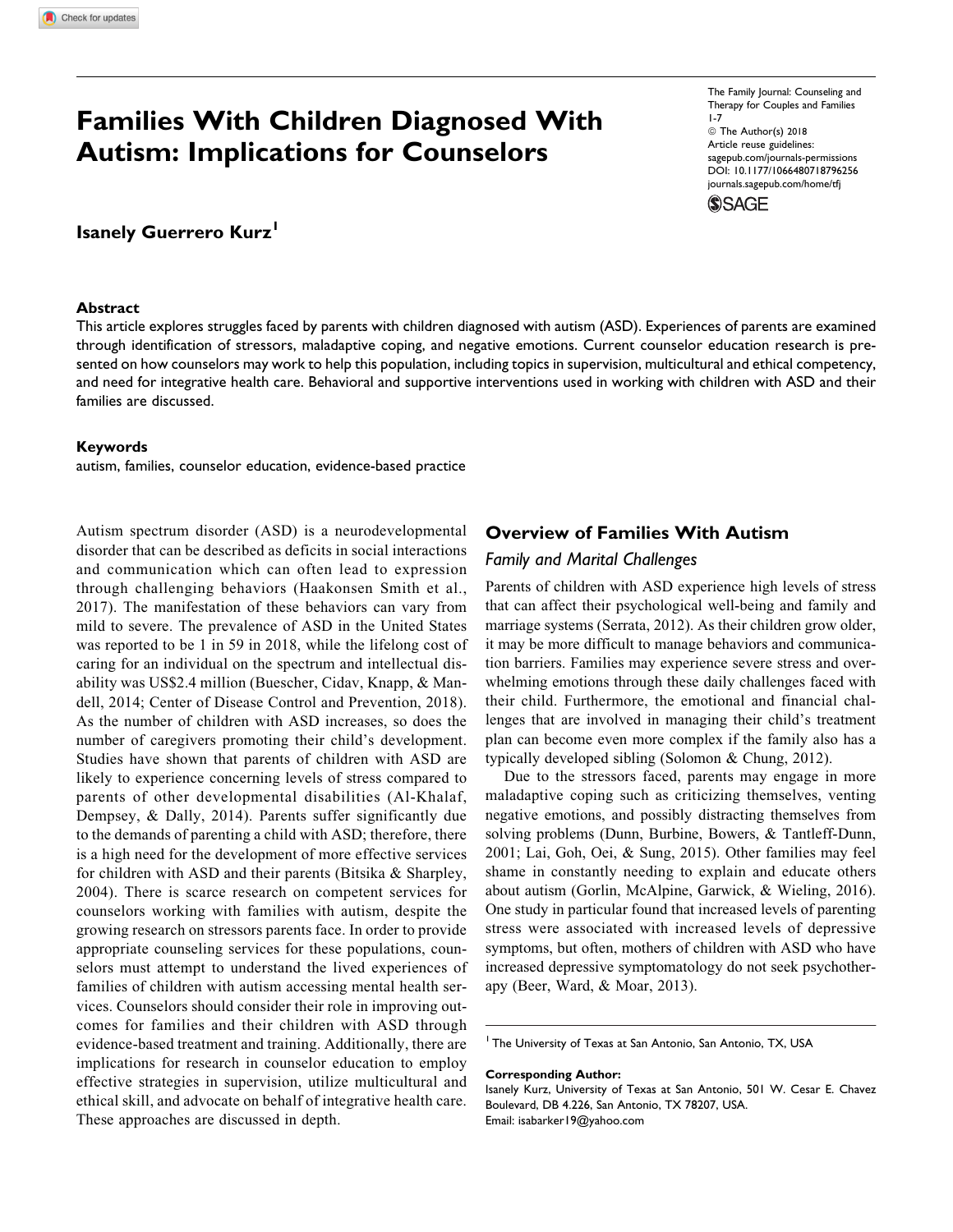Within the family structure, parents with children diagnosed with autism generally face more difficulties in their marital relationship than those without (Hartley et al., 2017; Tomeny, Baker, Barry, Eldred, & Rankin, 2016; Walsh & O'Leary, 2013). In particular, some fathers admitted to experience the impact of their child's autism indirectly, through the stress experienced by their partner (Gray, 2003). However, support factors outside of the marriage are predictive of marital quality for both husband and wife (Harper, Dyches, Harper, Roper, & South, 2013).

Families may also experience severe isolation from others because of their inability to leave home due to their child's needs. Isolation can also occur through feeling unheard by medical and health providers who lack knowledge about autism and feeling shamed by the public when their child's behaviors are misunderstood. Additionally, parents report feeling isolated from their child because of their lack of communication and developmental delay (Gorlin et al., 2016). As a result of these feelings, families rely heavily on the support of others for emotional and physical support.

#### Sibling Challenges

Siblings of children with ASD also have adjustment problems (Hastings, 2003; McHale, Updegraff, & Feinberg, 2016). Siblings of children with autism serve a unique role in presenting their brother or sister with numerous opportunities for interaction (Braconnier, Coffman, Kelso, & Wolf, 2017). Additionally, positive sibling relationships are linked to increased self-esteem (Braconnier et al., 2017; Milevsky, 2005). However, having a sibling with ASD may also have negative effects on the sibling relationship. Due to social deficits of ASD, siblings may experience less warmth and closeness when the child with ASD presents behavioral problems (Braconnier et al., 2017). Ross and Cuskelly (2006) identified aggression as one significant stressor within sibling interactions where one sibling has ASD. Furthermore, the most common reaction to aggressive behavior was anger. Siblings may have difficulty with internalizing problems and a lack of understanding in how to handle difficult behaviors from their brothers or sisters (Ross & Cuskelly, 2006).

# Protective Factors and Coping Strategies

Family units with a child with autism may require members of educational, therapeutic, and medical professionals to collaborate helping parents access all the support and resources needed for them and their child. A study by Lock, Bradley, Hendricks, and Brown (2013) found that members involved in a parentprofessional networking group reported high levels of satisfaction with the increased knowledge and understanding of research-based interventions for their child but wanted more one-to-one contact to discuss their child. Some of the perceived benefits from being involved in the network were increased parental understanding, empowerment, knowledge, and camaraderie (Lock, Bradley, Hendricks, & Brown, 2013).

Another study found that social support resources formed by family, friends, and significant others was the most important predictor of social support perceptions in families with a child who has ASD (Meral & Cavkaytar, 2012). Families may also differ in problem-focused or emotion-focused means of coping. Perhaps families will rely on service providers or some on religion or focusing on their child's positive qualities (Gray, 2006). This information may be useful in how service providers, or counselors in particular, may choose to work with this population. Counseling professionals should consider the effects of not only the child diagnosed but on the entire family system and how their working with this population could add to or reduce their stress.

# Counselor Education in Autism

There have been few articles published in counselor education journals discussing the population of clients with autism or their families. One study concluded that there was a need for more research understanding the roles of counselors working with clients who have ASD and their families (Layne, 2007). In reality, many counselors will find themselves working with parents who have a child with autism or their child diagnosed with ASD. Williams and Haranin (2016) discussed the need for training during professional education to provide a foundation for clinicians to develop confidence and skills to work with children with ASD.

Few studies proved to be helpful in working with the autism population. For example, one study found that family counseling may be helpful in early counseling sessions to increase family knowledge of ASD and prioritizing goals within the family structure (Lock et al., 2013). Implementing positive help-seeking behaviors may require change and acceptance within the family unit and how they react to stressful situations. Evaluating relationships within the family may also be helpful in identifying healthy patterns of behavior versus unhealthy ones.

Although there has been a huge gap in research between counseling and families and children with ASD, significant implications for counselors who have an active role with this population exist. Ennis-Cole, Durodoye, and Harris (2013) shared the advocacy and multicultural competencies for counselors to use to support families with ASD. Specifically, competencies such as personal awareness, cultural knowledge, and using appropriate skills for working with families with autism are discussed. Counselors and other mental health professionals hold a unique position to inform teachers, parents, and other professionals about the struggles that families with children with ASD face and how they can provide culturally sensitive services. Models and presentations for improving the identification of ASD should be shared in larger community settings to create a social action movement for awareness and public recognition.

In a larger picture, family access to telecommunication services where they can receive attention and intervention for their child through telephone or via webcams can help families who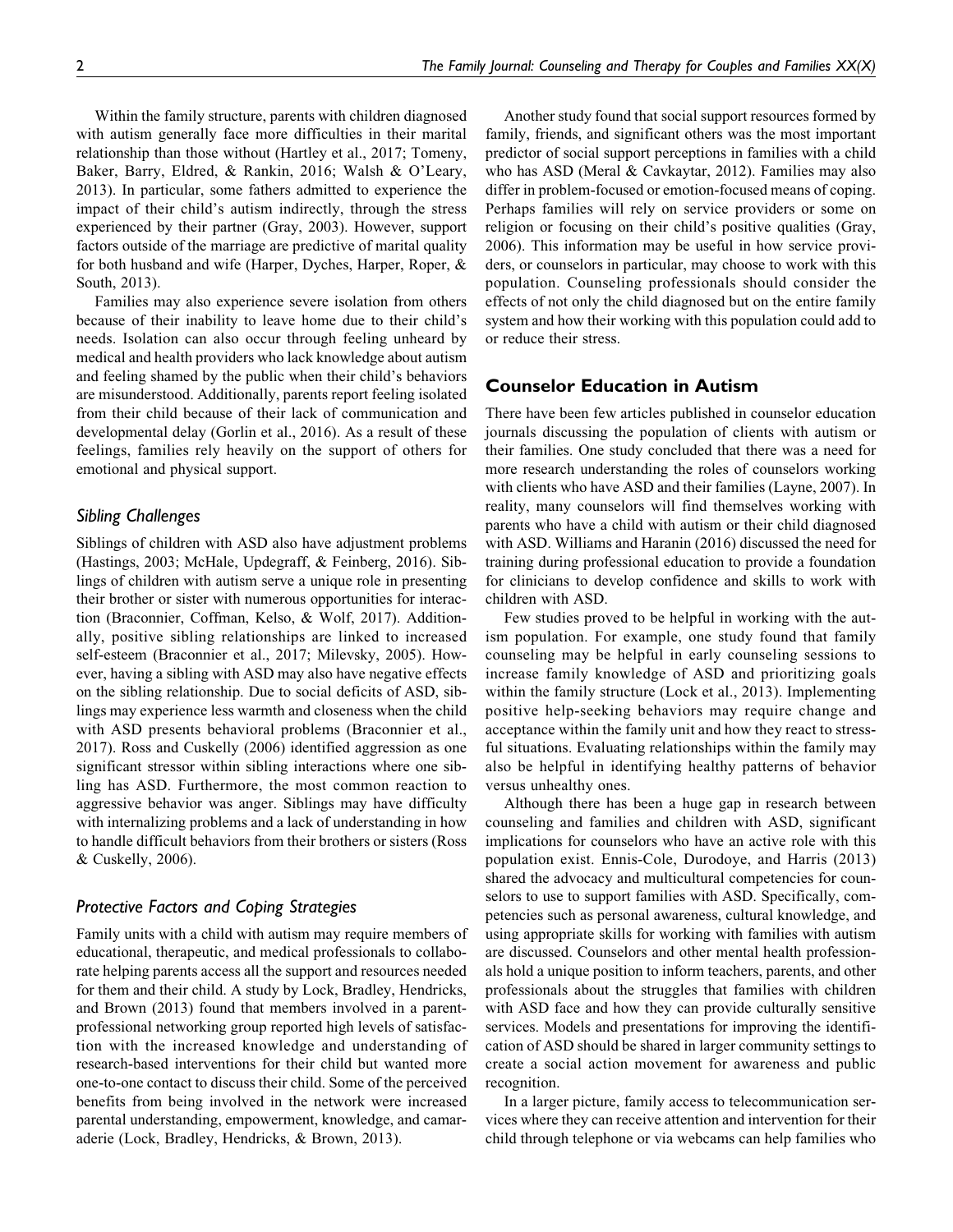have difficulty with transportation or work-related issues. Thinking outside the usual and catering to the client's needs may help to alleviate stressors parents face when having a child with ASD. Health agencies may also consider recruiting and hiring staff who are from diverse backgrounds that share culture and language with clients. They may also require that their staff is trained on multicultural issues and culturally sensitive practices.

# Treatment and Intervention With Autism

There is a number of evidence-based practices and interventions used for treatment. Research aimed for counselors concerning evidence-based treatments toward working with families and autism is scarce. Some studies have evaluated the impact of mindfulness-based interventions in reducing stress and increasing well-being of parents of children with ASD (Cachia, Anderson, & Moore, 2015). Conner and White (2014) found that increasing maternal mindfulness decreased stress levels while controlling for the effect of child behavior problems. The use of emotionally focused couple therapy reported increased marital intimacy through treatment of couples raising a child with ASD (Lee, Furrow, & Bradley, 2017).

#### Cognitive–Behavioral Therapy

Cognitive–behavioral therapy (CBT) is an evidence-based practice that places emphasis on thoughts and behaviors to improve mood and overall functioning (Lock et al., 2013). CBT has been effective in treating anxiety in young persons with ASD (Reaven, Blakeley-Smith, Culhane-Shelburne, & Hepburn, 2012; White, Schry, Miyazaki, Ollendick, & Scahill, 2015). In individuals with autism, emotional dysregulation can be internalized through anxiety, depression, or obsessivecompulsive disorder or externalized through difficult behaviors (Wood, Klebanoff, Renno, Fujii, & Danial, 2017). A modified version of CBT was created to address social and adaptive deficits, poor motivation, school issues, and comorbidity. Parents also participated in sessions to help facilitate treatment progress and generalization in multiple settings. For example, parents helped to schedule peer activities and implement reward systems at home (Wood et al., 2015). A similar study adapted a CBT manual for children with ASD to address poor social skills, attention, and motivation through building independence and friendships, mentoring programs, and child's reward systems. Authors modified traditional CBT and address deficits in ASD. Teachers and parents were necessary in the skills acquisition phase of treatment to address disruptive behaviors and provide cues for adaptive skills in everyday settings (Wood et al., 2009). This program provided these individuals with focused goals and reduced anxiety for children with ASD. It is important to acknowledge the important role that parents and families have in the treatment of individuals with autism in continual progress and generalization to multiple settings.

### Applied Behavioral Analysis

The scientific study of principle of learning and behavior, or applied behavioral analysis (ABA), has provided interventions that produce comprehensive and lasting results in autism (Foxx, 2008). This empirically evaluated treatment is effective in reducing inappropriate behaviors and increasing learning, communication, and appropriate behaviors (Rosenwasser & Axelrod, 2001; U.S. Department of Health and Human Services, 1999). The seven dimensions of ABA are as follows:

- $\bullet$  Applied: interventions that work with problems of demonstrated social importance
- $\bullet$  Behavioral: interventions that recognize measurable behaviors
- $\bullet$  Analytic: objective or responsible for the occurrence or nonoccurrence of behavior
- $\bullet$  Technological: intervention can be replicated and implemented by other researchers
- $\bullet$  Conceptually Systematic: derived from specific and identifiable theoretical base
- $\bullet$ Effective: produce socially significant results
- $\bullet$  Generality: operate in different environments and continue after formal treatments end (Baer, Wolf, & Risley, 1968).

These principles are used to guide analysis and practice of ABA. ABA is composed of many different treatment approaches including shaping, chaining, fading, extinction, and more. Professionals who work under the principles of ABA are well-versed and equipped in implementing a wide variety of procedures as well as having an understanding on which the procedures are based. In addition, professionals are trained to understand under what conditions they can use the interventions (Leaf et al., 2016).

ABA interventions should be flexible in application to clients with a variety of needs. One systematic strategy derived from ABA is Discrete Trial Training (DTT). This intervention includes instruction from the therapist, response by the learner, and a punishment or reinforcement facilitated by the therapist (Radley, Dart, Furlow, & Ness, 2015). For example, a therapist may break a desired skill into smaller components for the client until they can effectively master the entire skill. A child may be taught to first correctly hold their toothbrush before applying toothpaste, turning on the faucet, and finally brushing their teeth. Application of DTT is recommended in the child's natural environment, so that learning is generalized and applied to more than one environment. DTT can improve social skills, language, and academic skills leading to life-altering changes within an individual with ASD (Leaf et al., 2016). Children with different functioning levels may require variations of intervention and treatment time and steps.

# Implications for Counselors

Autism is a lifelong diagnosis that affects the entire family. Although there are few research studies within counseling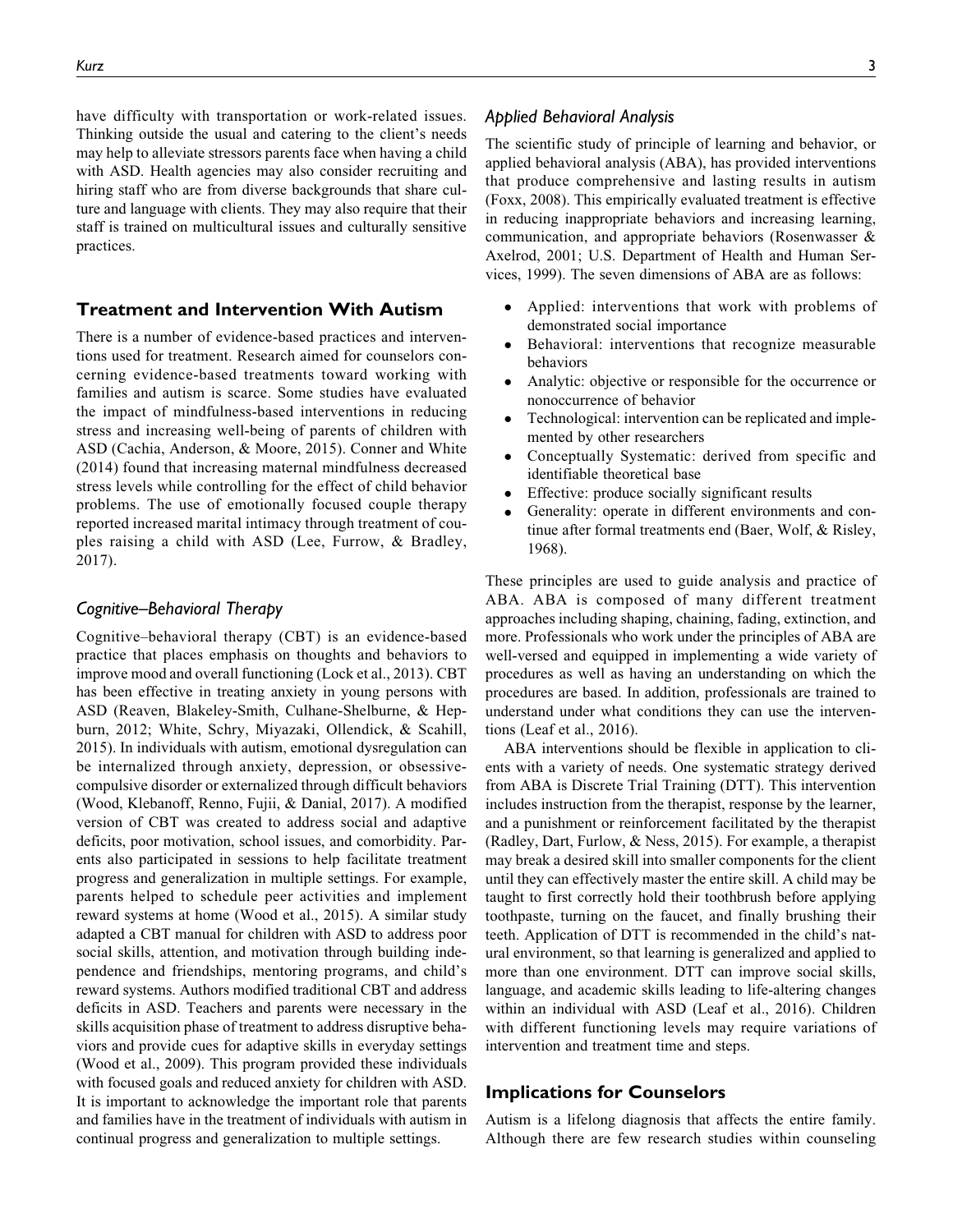literature addressing interventions for working with these clients, maladaptive behaviors and deficits in communication can greatly impact the family's structure and well-being. Families may engage in negative coping styles that can directly influence stress, anxiety, and depression (Boyd, 2002). Furthermore, children with autism may be affected by comorbid conditions of anxiety and depression. Counselors are necessary in helping families manage behavioral problems and daily challenges for parents and their children. Targeting specific symptoms such as inappropriate speech, difficult behaviors, and dysregulated emotions can be targeted through the use of adapted CBT (Reaven et al., 2012; Sung et al., 2011; Wood et al., 2015).

Counselors may also choose to work in behavioral healthcare settings where they will become familiar with behavioral interventions and working within the autism population. Specializing in therapies such as ABA can also help counselors to gain specific access within the autism population and appear more marketable through competitive job opportunities. As the demand for behavioral analytic services rises, the need for more qualified Board Certified Behavior Analysts (BCBAs) will be needed to help support families through their journey with autism (Dixon, 2014). Counselors must be mindful of the appropriate education, training, and supervision necessary for working in new specialty areas, such mentioned in the ACA Code of Ethics, Code C.2.b (American Counseling Association, 2014). Counseling programs may consider advertising an ABA certificate as elective courses for those interested in working with autism populations and their families. Continuing education in ABA may be useful in working with clients who seek behavioral therapy for treatment and can be helpful for counselors to utilize a therapeutic relationship alongside behavior principles. In addition, counselors should seek partnerships with BCBAs who may see clients with autism on a daily basis. Consulting with professionals from different fields may help in considering new perspectives to daily struggles within families with ASD. An interdisciplinary approach may be beneficial to improve outcomes for individuals with ASD while maintaining a professional relationship with other disciplines (Brodhead, 2015). Promoting the safety and well-being of clients with ASD and their families should be the greatest priority for all professionals helping this population. This includes the implication of systematic training for professional interactions between interdisciplinary teams to meet the needs of individuals on the spectrum while maintaining professional relationships (Brodhead, 2015).

There are several professionals involved in ensuring the safety of individuals with autism such as teachers, doctors, nurses, BCBAs, social workers, parents, families, and many more. Counselors have also contributed to some growing research in helping this population through advocacy and support. However, more research is necessary to identify the support that families with children diagnosed with ASD need and how counselors are needed in working with this population. Moreover, the author has considered evidence-based practices, ethical and multicultural issues, and formalized counselor education for supporting children with ASD and their families. As the population of autism continues to ascend, counselors may find themselves considering new specialties for working with children with ASD and their families. Familiarity with how to approach best treatment methods such as ABA and CBT may help counselors to provide useful services to families or advocate on behalf of clients who may have no knowledge of this diagnosis.

# Ethical and Multicultural Issues

In addition to the evidence-based practices mentioned previously, counselors should continuously seek treatment modalities that are empirically sound and grounded in theory as mentioned in the ACA Code of Ethics, Code C.7.a (American Counseling Association, 2014). The roles that counselors have in working with this population may be inconclusive, although there are responsibilities in advocacy and support that are needed. Supports may lie in advocacy for increased state and federal funding to support early intervention and for counseling services for children with autism and their families (Layne, 2007).

Counselors who find themselves working with families and their children with autism must also consider the family's cultural values and how they may differ or align with mainstream culture (Lock et al., 2013). As the rise of ASD and comorbidity affects children, family beliefs about causes must be considered when a family is initially diagnosed. An accurate diagnosis is necessary across all cultural groups, so that a child may receive early intervention through evidence-based treatments (Ennis-Cole, Durodoye, & Harris, 2013). Counselors working within a cultural group who believe their child will outgrow language and social skill deficits may need to evaluate their approach to this topic. Furthermore, ethnic minorities are underrepresented when referred to autism institutions (Ennis-Cole et al., 2013).

Acceptance of treatment and diagnosis is important when considering multicultural populations and their willingness to seek professional treatment. Counselors should be willing to incorporate different modalities of intervention and theory of practice. Lastly, religious beliefs may be considered when incorporating treatment planning and meeting the needs of families with different backgrounds (Sue & Sue, 2008).

#### Training and Supervision

Formal training is necessary for clinicians to gain confidence and applicable skill when working with this population. In particular, university graduate programs may consider providing special certifications for students who are interested in working with children with ASD. Integrating autism and behavioral curriculum in addition to hiring faculty with this professional expertise will enhance the opportunities for leadership within the counseling autism community. Furthermore, advocacy for more integrated behavioral services would help to conveniently deliver services for individuals with autism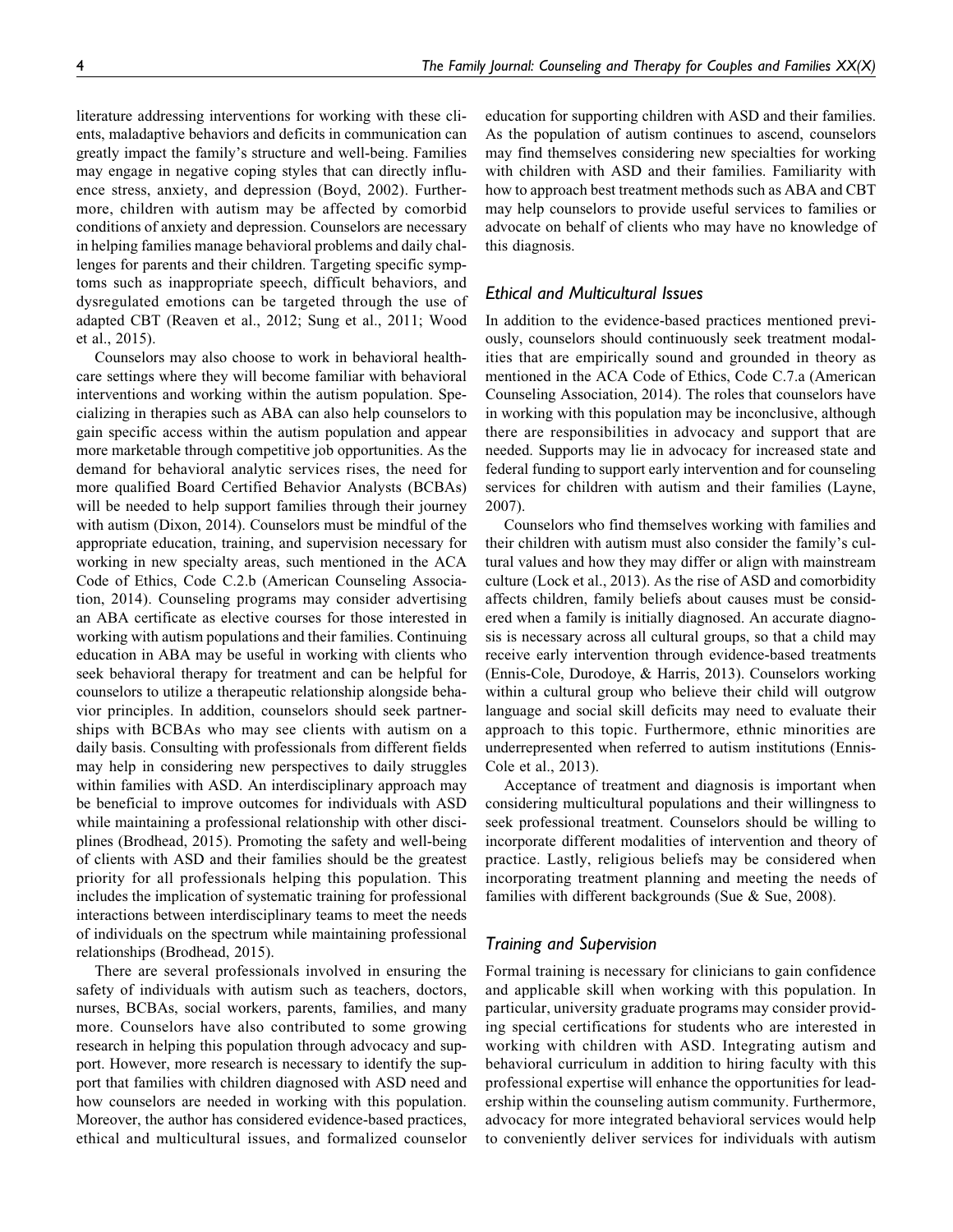and their families. As more professionals make connections and partnerships through integrative services, barriers to service delivery and incompetent training will reduce. Access to supervision with a professional who has expertise in ASD has also been found to be lacking (Williams & Haranin, 2016). Through specialized and foundational training beginning at the graduate level, supervisors with experience in autism can train others to be competent and confident in working with future clients. In addition, counseling professionals gaining a specialization in autism will make themselves marketable to the public in specialized training and supervision services.

# Conclusion

With the most recent update from the Center for Disease Control (2018) estimating that the prevalence has increased by 15% within 2 years, enormous implications for government policy to increase individualized support for individuals with ASD are pressing now more than ever. As counselors, we have an obligation to advocate for clients who are underserved and at risk. Clients with autism may suffer from comorbid disorders such as anxiety and depression. Their families may also suffer significantly due to the responsibilities of raising a child with ASD. Counselors must be aware of how to effectively implement different methods of helping these clients through use of evidence-based practices such as ABA or CBT. Furthermore, counselors should be mindful of the perceptions they have toward people with developmental disabilities and how that can impact their work with them. In addition to having an autism diagnosis, clients have embedded cultural, social, and personal values that should be validated and listened to.

Incorporating multicultural and ethical competencies into counseling practice is necessary for applying knowledge in a comprehensive and holistic manner. The Association for Multicultural Counseling and Development outlines competencies each counselor should possess including self-awareness of one's own attitudes and beliefs, specific knowledge of the group they are working with, and cross-cultural skills relevant to diverse groups and effective counseling (Arredondo et al., 1996). Counselors and counselor educators provide services to persons with autism by attempting to see the world through their eyes and use this perspective to teach others how to be of service. While there is no cure to autism, if society can understand what people with ASD go through and what their families face, then they can design models and theories on how to assist in overcoming challenges once diagnosed. Through understanding of how they make meaning, we may then understand their cause and how to initiate change.

#### Declaration of Conflicting Interests

The author(s) declared no potential conflicts of interest with respect to the research, authorship, and/or publication of this article.

#### Funding

The author(s) received no financial support for the research, authorship, and/or publication of this article.

#### References

- Al-Khalaf, A., Dempsey, I., & Dally, K. (2014). The effect of an education program for mothers of children with autism spectrum disorder in Jordan. International Journal for the Advancement of Counselling, 36, 175–187. doi:10.1007/s10447-013-9199-3
- American Counseling Association. (2014). ACA code of ethics. Alexandria, VA: Author.
- Arredondo, P., Toporek, M. S., Brown, S., Jones, J., Locke, D. C., Sanchez, J., & Stadler, H. (1996). Operationalization of the multicultural counseling competencies. Alexandria, VA: Association for Multicultural Counseling and Development.
- Baer, D. M., Wolf, M. M., & Risley, T. R. (1968). Some current dimensions of applied behavior analysis. Journal of Applied Behavior Analysis, 1, 91–97.
- Beer, M., Ward, L., & Moar, K. (2013). The relationship between mindful parenting and distress in parents of children with an autism spectrum disorder. Mindfulness, 4, 102–112.
- Bitsika, V., & Sharpley, C. F. (2004). Stress, anxiety and depression among parents of children with autism spectrum disorder. Journal of Psychologists and Counsellors in Schools, 14, 151–161.
- Boyd, B. A. (2002). Examining the relationship between stress and lack of social support in mothers of children with autism. Focus on Autism and Other Developmental Disabilities, 17, 208–215.
- Braconnier, M. L., Coffman, M. C., Kelso, N., & Wolf, J. M. (2017). Sibling relationships: Parent–child agreement and contributions of siblings with and without ASD. Journal of Autism and Developmental Disorders, 1–11. doi:10.1007/s10803-017-3393-9
- Brodhead, M. T. (2015). Maintaining professional relationships in an interdisciplinary setting: Strategies for navigating nonbehavioral treatment recommendations for individuals with autism. Behavior Analysis in Practice, 8, 70–78. doi:10.1007/s40617-015-0042-7
- Buescher, A., Cidav, Z., Knapp, M., & Mandell, D. (2014). Costs of autism spectrum disorders in the United Kingdom and the United States. JAMA Pediatrics, 168, 721–728. doi:10.1001/jamapediatrics.2014.210
- Cachia, R. L., Anderson, A., & Moore, D. W. (2015). Mindfulness, stress and well-being in parents of children with autism spectrum disorder: A systematic review. Journal of Child and Family Studies, 25, 1–14. doi:10.1007/s10826-015-0193-8
- Center of Disease Control and Prevention. (2018). Prevalence of autism spectrum disorder among children aged 8 years—Autism and developmental disabilities monitoring Network, 11 sites, United States, 2014. Retrieved from [https://www.cdc.gov/mmwr/](https://www.cdc.gov/mmwr/volumes/67/ss/ss6706a1.htm?s_cid=ss6706a1_w) [volumes/67/ss/ss6706a1.htm?s\\_cid](https://www.cdc.gov/mmwr/volumes/67/ss/ss6706a1.htm?s_cid=ss6706a1_w)=[ss6706a1\\_w](https://www.cdc.gov/mmwr/volumes/67/ss/ss6706a1.htm?s_cid=ss6706a1_w)
- Conner, C. M., & White, S. W. (2014). Stress in mothers of children with autism: Trait mindfulness as a protective factor. Research in Autism Spectrum Disorders, 8, 617–624. doi:10.1016/j.rasd.2014. 02.001
- Dixon, M. R. (2014). The next generation of ABA providers. Behavior Analysis in Practice, 7, 145–146. doi:10.1007/s40617-014-0009-0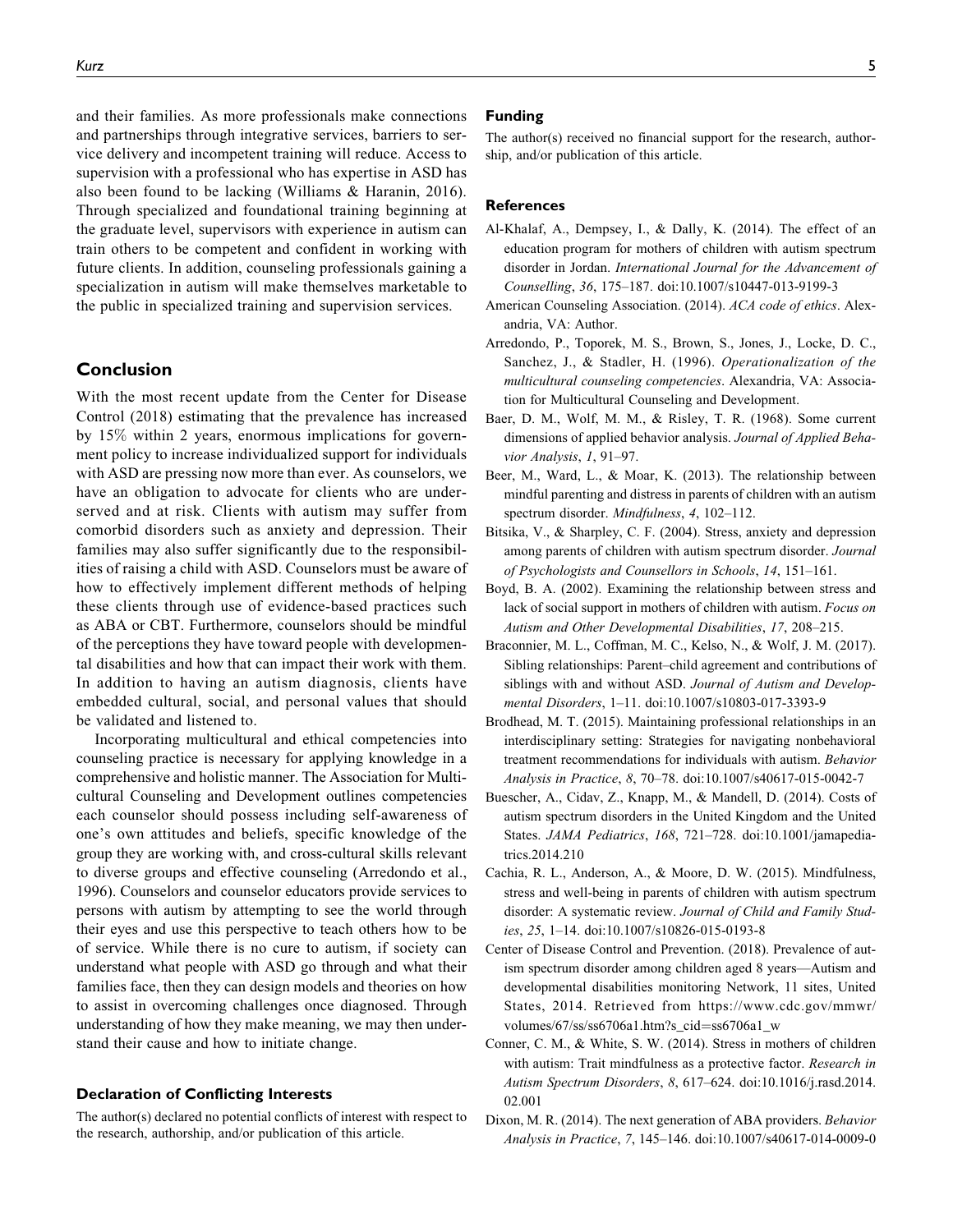- Dunn, M. E., Burbine, T., Bowers, C. A., & Tantleff-Dunn, S. (2001). Moderators of stress in parents of children with autism. Community Mental Health Journal, 37, 39–52.
- Ennis-Cole, D., Durodoye, B. A., & Harris, H. L. (2013). The impact of culture on autism diagnosis and treatment: Considerations for counselors and other professionals. The Family Journal, 21, 279–287. doi:10.1177/1066480713476834
- Foxx, R. M. (2008). Applied behavior analysis treatment of autism: The state of the art. Child and Adolescent Psychiatric Clinics of North America, 17, 821–834.
- Gorlin, J., McAlpine, C., Garwick, A., & Wieling, E. (2016). Severe childhood autism: The family lived experience. Journal of Pediatric Nursing-Nursing Care of Children & Families, 31, 580–597. doi:10.1016/j.pedn.2016.09.002
- Gray, D. E. (2003). Gender and coping: The parents of children with high functioning autism [Electronic version]. Social Science and Medicine, 56, 631–642.
- Gray, D. E. (2006). Coping over time: The parents of children with autism. Journal of Intellectual Disability Research, 50, 970–976.
- Haakonsen Smith, C., Turbitt, E., Muschelli, J., Leonard, L., Lewis, K. L., Freedman, B., ... Biesecker, B. B. (2017). Feasibility of coping effectiveness training for caregivers of children with autism spectrum disorder: A genetic counseling intervention. Journal of Genetic Counseling. doi:10.1007/s10897017-0144-1
- Harper, A., Dyches, T. T., Harper, J., Roper, S. O., & South, M. (2013). Respite care, marital quality, and stress in parents of children with autism spectrum disorders. Journal of Autism and Developmental Disorders, 43, 2604–2616.
- Hartley, S. L., Papp, L. M., Mihaila, I., Bussanich, P. M., Goetz, G., & Hickey, E. J. (2017). Couple conflict in parents of children with versus without autism: Self-reported and observed findings. Journal of Child and Family Studies, 26, 2152–2165.
- Hastings, R. P. (2003). Behavioral adjustment of siblings of children with autism engaged in applied behavior analysis early intervention programs: The moderating role of social support. Journal of Autism and Developmental Disorders, 33, 141–150.
- Lai, W. W., Goh, T. J., Oei, T. P. S., & Sung, M. (2015). Coping and well-being in parents of children with Autism Spectrum Disorders (ASD). Journal of Autism and Developmental Disorders, 45, 2582–2593. doi:10.1007/s10803-015-2430-9
- Layne, C. M. (2007). Early identification of autism: Implications for counselors. Journal of Counseling & Development, 85, 110–114. doi:10.1002/j.1556-6678.2007.tb00452.x
- Leaf, J. B., Leaf, R., McEachin, J., Taubman, M., Ala'i-Rosales, S., & Ross, R. K. ... Weiss, M. J. (2016). Applied behavior analysis is a science and, therefore, progressive. Journal of Autism and Developmental Disorders, 46, 720–731. doi: 10.1007/s10803-015-2591-6.
- Lee, N. A., Furrow, J. L., & Bradley, B. A. (2017). Emotionally focused couple therapy for parents raising a child with an autism spectrum disorder: A pilot study. Journal of Marital and Family Therapy. doi:10.1111/jmft.12225
- Lock, R. H., Bradley, L., Hendricks, B., & Brown, D. B. (2013). Evaluating the success of a parent-professional autism network: Implications for family counselors. The Family Journal, 21, 288–296. doi:10.1177/1066480713479321
- McHale, S. M., Updegraff, K. A., & Feinberg, M. E. (2016). Siblings of youth with autism spectrum disorders: Theoretical perspectives on sibling relationships and individual adjustment. Journal of Autism and Developmental Disorders, 46, 589–602.
- Meral, B. F., & Cavkaytar, A. (2012). A study on social support perception of parents who have children with autism. International Journal on New Trends in Education & Their Implications (IJONTE), 3, 124–135.
- Milevsky, A. (2005). Compensatory patterns of sibling support in emerging adulthood: Variations in loneliness, self-esteem, depression and life satisfaction. Journal of Social and Personal Relationships, 22, 743–755. doi:10.1177/0265407505056447.
- Radley, K. C., Dart, E. H., Furlow, C. M., & Ness, E. J. (2015). Peermediated discrete trial training within a school setting. Research in Autism Spectrum Disorders, 9, 53–67. doi:10.1016/j.rasd.2014. 10.001
- Reaven, J., Blakeley-Smith, A., Culhane-Shelburne, K., & Hepburn, S. (2012). Group cognitive behavior therapy for children with high-functioning autism spectrum disorders and anxiety: A randomized trial. The Journal of Child Psychology and Psychiatry, 53, 410–419. doi:10.1111/j.1469-7610.2011.02486.x
- Rosenwasser, B., & Axelrod, S. (2001). The contributions of applied behavior analysis to the education of people with autism. Behavior Modification, 25, 671–677.
- Ross, P., & Cuskelly, M. (2006). Adjustment, sibling problems and coping strategies of brothers and sisters of children with autistic spectrum disorder. Journal of Intellectual and Developmental Disability, 31, 77–86. doi:10.1080/13668250600710864
- Serrata, C. A. (2012). Psychosocial aspects of parenting a child with autism. Journal of Applied Rehabilitation Counseling, 43, 29.
- Solomon, A. H., & Chung, B. (2012). Understanding autism: How family therapists can support parents of children with autism spectrum disorders. Family Process, 51, 250–264. doi:10.1111/j.1545- 5300.2012.01399.x
- Sue, D. W., & Sue, D. (2008). Counseling the culturally diverse: Theory and practice (5th ed.). Hoboken, NJ: John Wiley.
- Sung, M., Ooi, Y. P., Goh, T. J., Pathy, P., Fung, D. S. S., Ang, R. P., ... Lam, C. M. (2011). Effects of cognitive-behavioral therapy on anxiety in children with autism spectrum disorders: A randomized controlled trial. Child Psychiatry & Human Development, 42, 634–649. doi:10.1007/s10578-011-0238-1
- Tomeny, T. S., Baker, L. K., Barry, T. D., Eldred, S. W., & Rankin, J. A. (2016). Emotional and behavioral functioning of typicallydeveloping sisters of children with autism spectrum disorder: The roles of ASD severity, parental stress, and marital status. Research in Autism Spectrum Disorders, 32, 130–142.
- U.S. Department of Health and Human Services. (1999). Mental health: A report of the surgeon general. Rockville, MD: U.S. Department of Health and Human Services, Substance Abuse and Mental Health Services Administration, Center for Mental Health Services, National Institutes of Health, National Institute of Mental Health.
- Walsh, C. E., & O'Leary, D. K. (2013). A comparative study of the marital relationship between parents with children with autism and those with children without autism. Good Autism Practice (GAP), 14, 28–33.